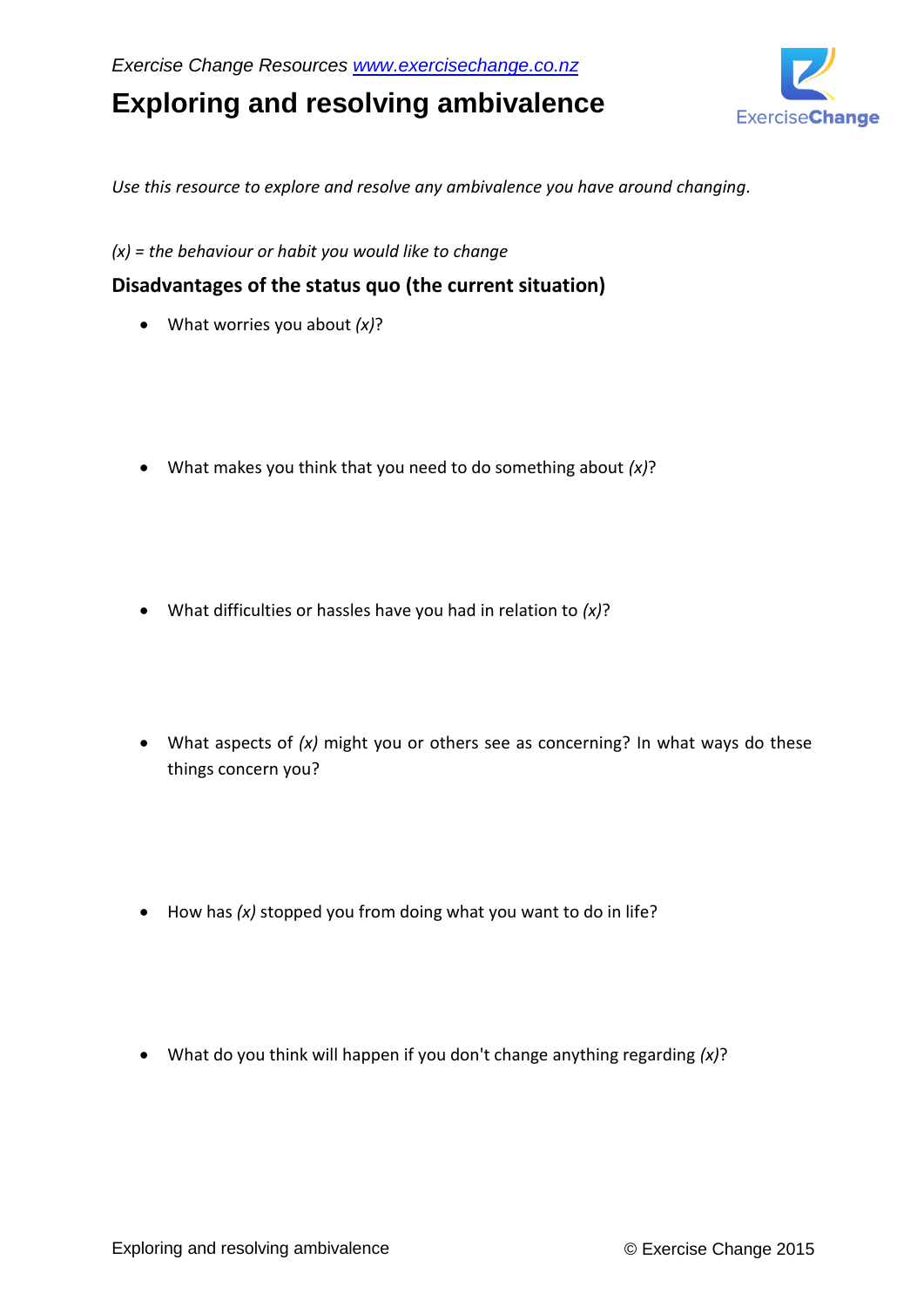# **Advantages of Change**

• In what ways would you like things to be different?

What are your main reasons or advantages for changing *(x)*?

 What would your best future in 1/2/5 years' time look like? Where do you see *(x)* fitting into this future?

 Let's say you can make this change right now by clicking your fingers. How would things be better for you?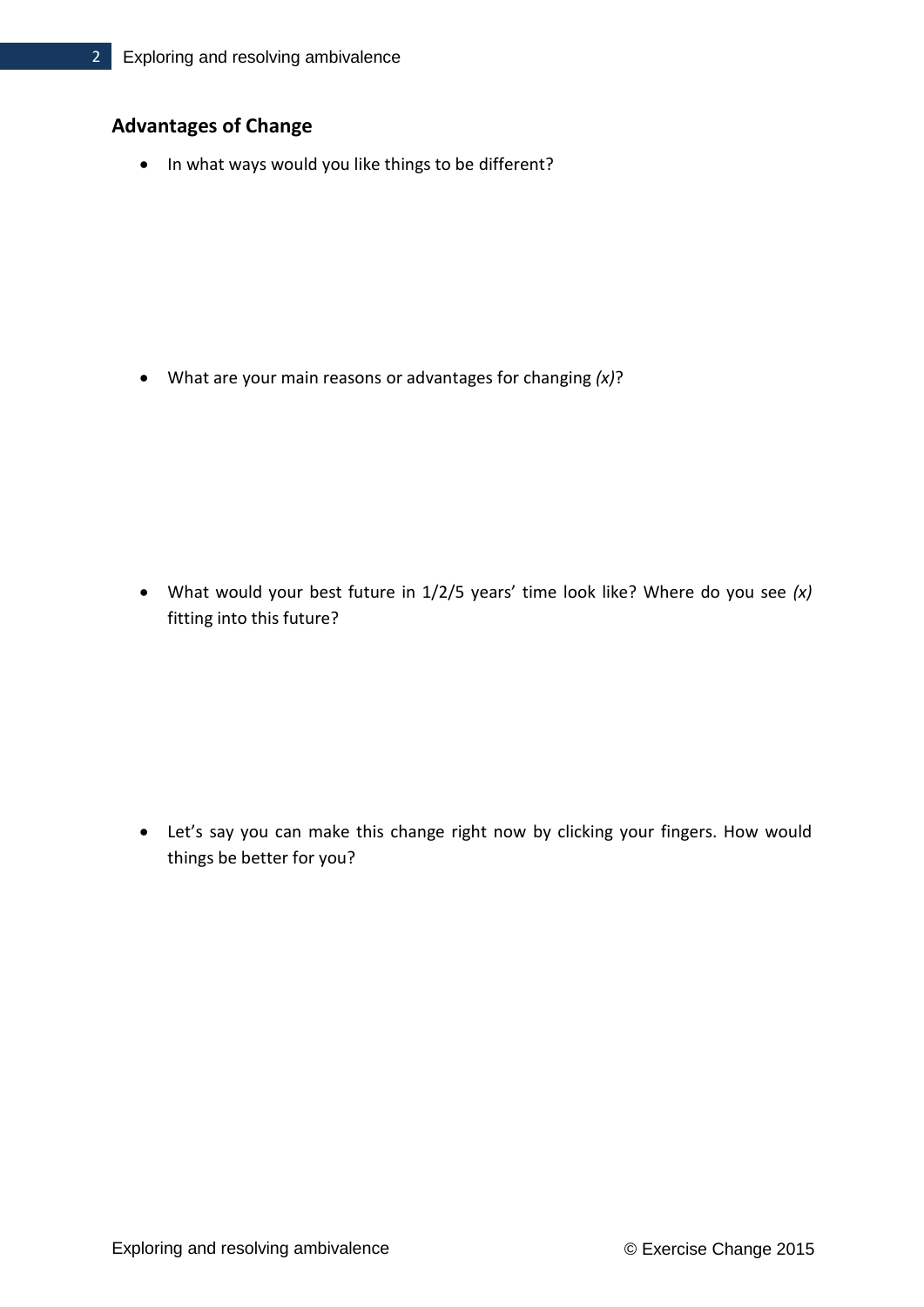## **Optimism about change**

- How confident are you that you can make this change?
- What makes you think that if you did decide to make a change, you could do it?
- What do you think would work for you (strategies, attitudes, values/beliefs, goals/plans etc.) if you decided to change?
- When else in your life have you made a significant change like this? How did you do it then and how could you do something similar this time around?
- What personal strengths do you have that will help you succeed?
- Who or what could offer you helpful support in making this change?